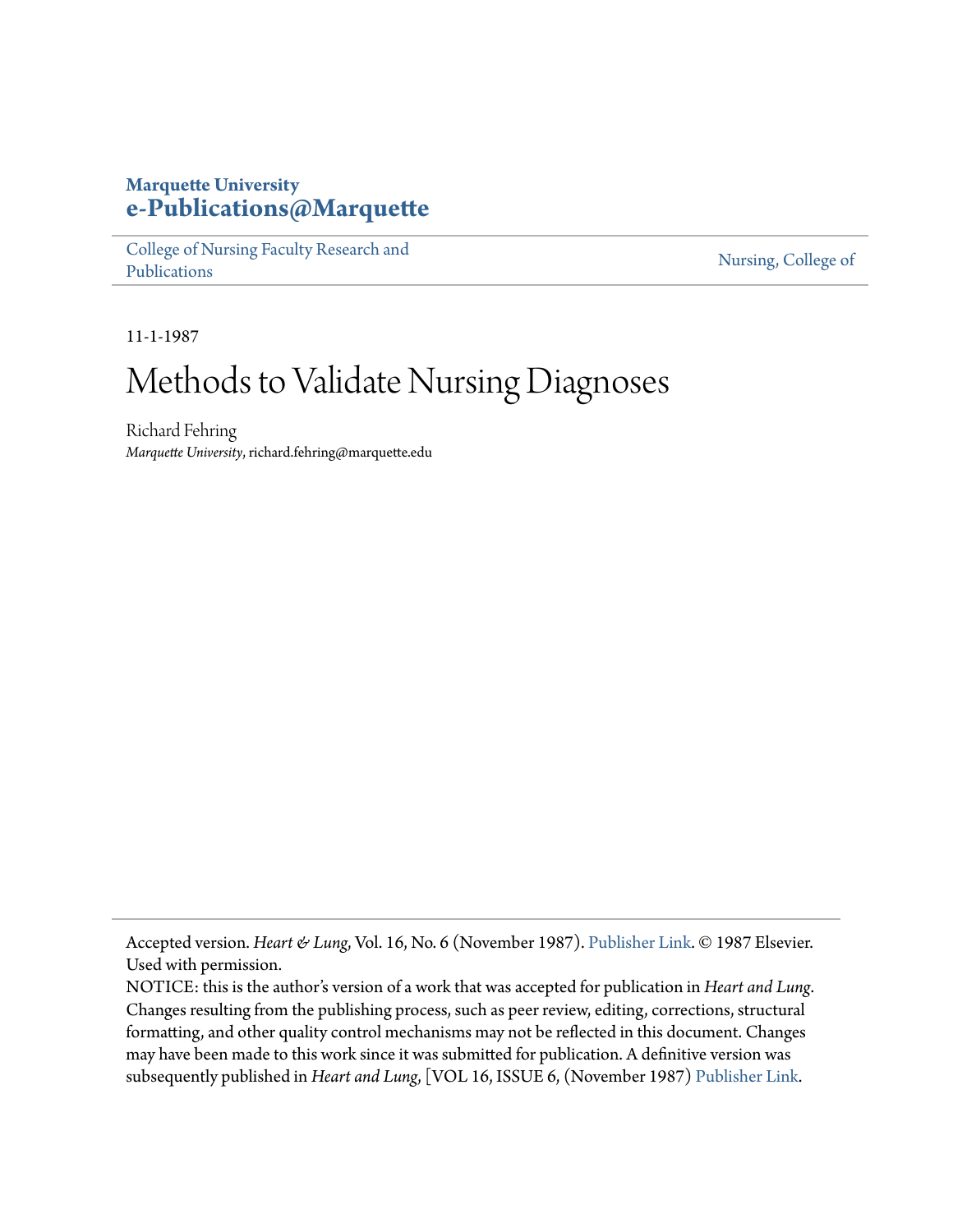### **Methods to validate nursing diagnoses**

**Author**: Richard J. Fehring, RN, DnSc\*

Ever since nurses began officially to label the phenomena that they diagnose and treat, there has a need to validate the existence of those phenomena. Nurses who use the official North American Nursing Diagnosis Association (NANDA) list of nursing diagnoses often find the diagnostic labels and their defining characteristics are not relevant and are not what they identify in clinical practice. If this problem continues, nurses will not have confidence in the official diagnoses and will view them, at best, as an academic exercise imposed by nursing leaders divorced from the real world of nursing. A source of the problem is that many of the nursing diagnoses on the current NANDA-approved list were included with little empirical evidence. To be on the improved list means that the diagnosis has been accepted for further testing, validation, and refinement.<sup>1</sup>

Although there is a need for empirical validation of nursing diagnoses, few practical approaches on how to proceed have been developed. I have developed two validation models that, if used, could standardize validation evidence for nursing diagnoses.<sup>2</sup> Nurses from across the country have been using these models to validate a variety of nursing diagnoses, and some of the results have been published. $3-5$ 

The purpose of this article is to present an updated version of the models of validation that I have developed. Problems of the application of these models will be discussed, and solutions will be presented.

#### **Meaning of Validation**

A beginning understanding of validation as it applies to nursing diagnoses can be obtained from the dictionary. The college edition of Webster's New World Dictionary of the American Language<sup>6</sup> states that something is valid when it is "well grounded on principles or evidence" and is "able to withstand criticism." A valid nursing diagnosis, then, is one that is well grounded on evidence and is able to withstand the criticism of professional nurses.

Gordon<sup>7</sup> recently stated that "validity describes the degree to which a cluster of defining characteristics describes a reality that can be observed in client-environmental interaction." This definition expands the understanding of a nursing diagnosis in that a nursing diagnosis is essentially a cluster of characteristics that nurses put a label on for communication purposes. These defining characteristics are valid when they actually occur and can be identified as a cluster in the clinical situation. For example, when nurses communicate that they have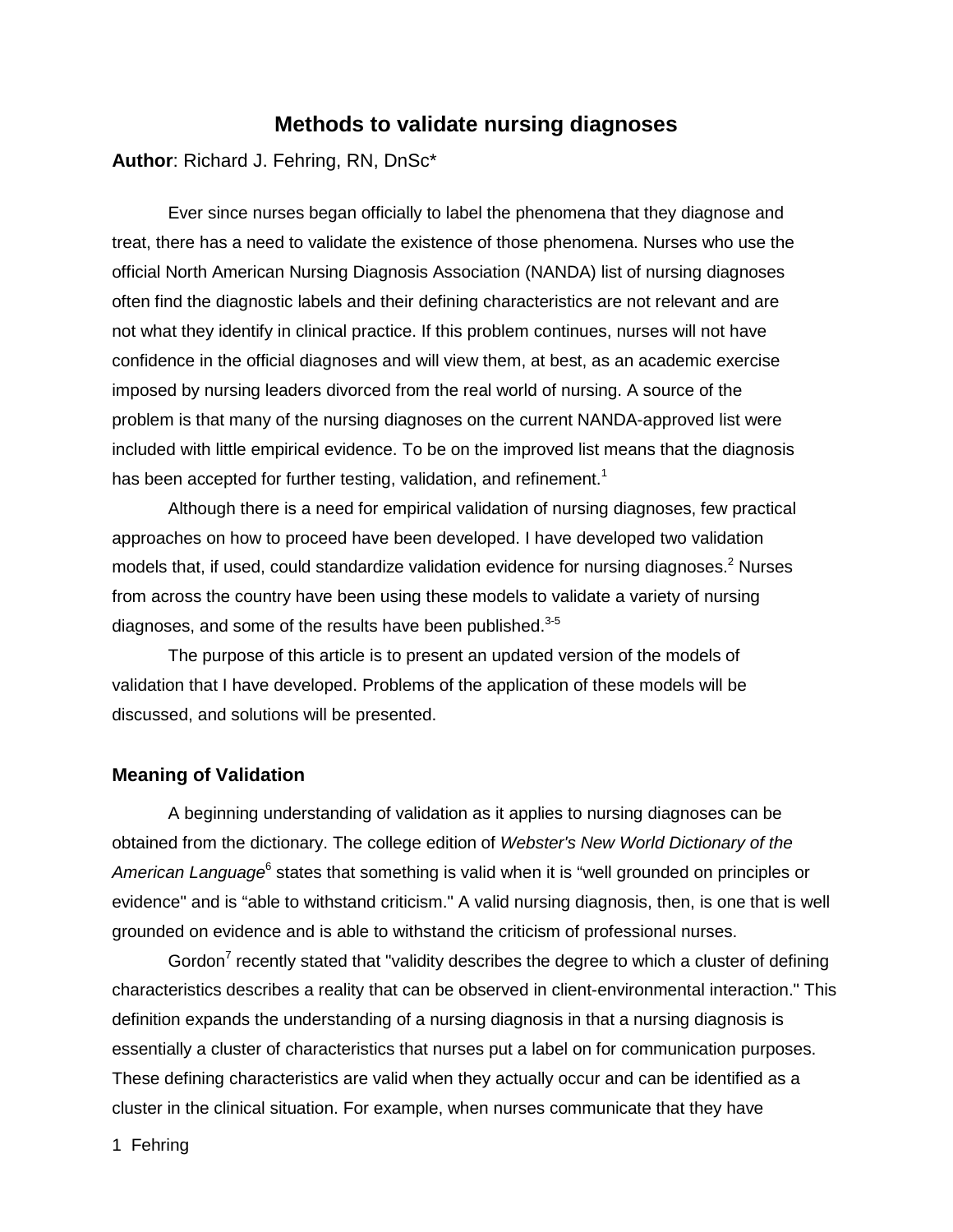diagnosed anxiety in a patient, they mean that the patient has exhibited a meaningful grouping or cluster of subjective and objective characteristics (e.g., tension, restlessness, sweaty hands). Nurses could just say that they have a patient who is restless and tense and has sweaty palms, but it is much easier, for diagnostic and communicative purposes, to say that they have an anxious patient.

The problem with nursing diagnoses is that there are few defining characteristics that nurses agree on as commonly identifiable and as suitable for labeling. Gathering evidence that nurses actually do identify common defining characteristics is the process of validation. As Gordon and Sweeney<sup>8</sup> have stated, the process of validation "involves determining if the preidentified defining characteristics occur as a cluster in a sufficient number of cases."

Gordon and Sweeney's definition of the process of validation for nursing diagnosis implies two important assumptions. First, validation of nursing diagnoses assumes that the nursing diagnoses and the defining characteristics have already been identified and that there is sufficient evidence for the diagnosis to be placed in the official NANDA taxonomy. The second assumption is that validation of nursing diagnoses does not mean that the individual nurse has made a valid diagnosis; rather, it means that many nurses are making similar diagnoses on the basis of similar defining characteristics. A sufficient number of cases, therefore, is important for determining generalizability of findings. For example, does the cluster of tension, restlessness, and sweaty hands indicate the same type of anxiety for a patient in the intensive care unit in Florida as the anxiety diagnosed by a psychiatric nurse with a patient in a psychiatric day care setting in Oregon? Clinical generalizability of a diagnosis is what Gordon<sup>7</sup> refers to as "external validity." Whether a nurse uses good clinical judgment and makes a valid diagnosis for an individual patient could be referred to as "internal validity."

Another understanding of validation can be taken from the research process. In conducting studies, researchers often measure concepts or variables of an abstract nature. For the study to be scientifically sound, the tools to measure the variables of interest need to be valid and reliable. If the tools are not valid and reliable, then the study results would be suspect and the evidence generated would not hold up to criticism. A researcher cannot just assume that a tool is valid and reliable but must also provide evidence that can be understood by the scientific community.

There are common, or standardized, ways of providing evidence for the reliability and validity of measurement tools in research. This standardized evidence provides scientific confidence in the use of research tools and in the results of the research study. A similar confidence needs to be established for nursing diagnoses, and similar standardized methods to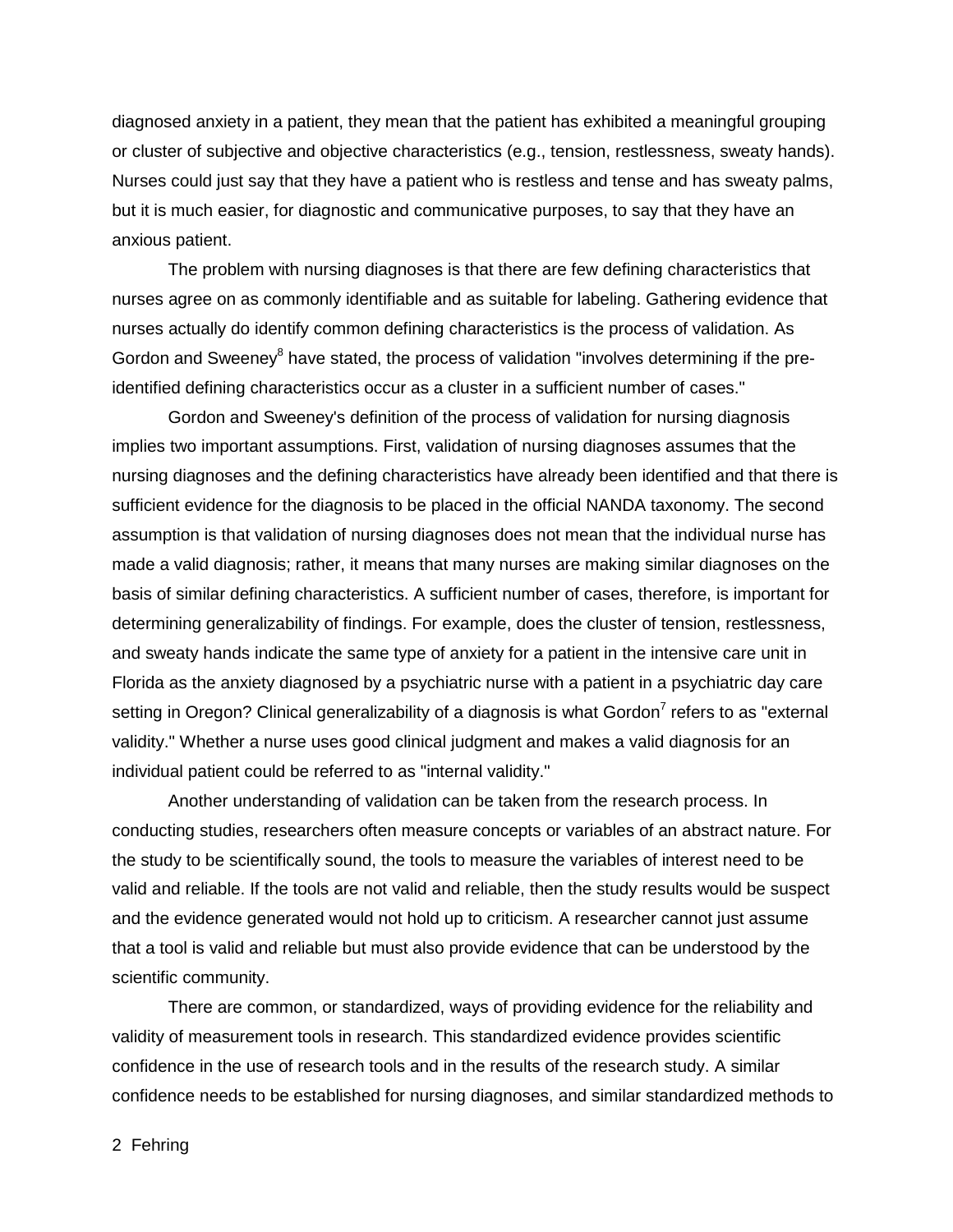obtain evidence for that confidence need to be developed and used. I have proposed that two major sources of evidence for the validity of nursing diagnoses be obtained: clinical and expert.<sup>2</sup> If evidence exists (from experts and from the clinical situation) that a critical cluster of defining characteristics indicates the existence of a valid diagnosis, then a practicing nurse could have confidence in the use of that nursing diagnosis. In addition, this evidence will help a nurse to know which defining characteristics need to be identified before the diagnosis can be made.

#### **Validation Models**

The first validation approach that will be described is called the diagnostic content validation (DCV) model. This model is based on obtaining expert opinions from nurses on the degree to which each defining characteristic is indicative of a given diagnosis. The defining characteristics of the diagnosis under consideration are taken from the preestablished characteristics of the official NANDA diagnosis. Before this model is used, a literature review should be conducted to provide literature support for the diagnosis and defining characteristics. Additional characteristics could be added from the literature review. Some nurses who have used this model also add "phony" characteristics to verify that the experts are not just responding randomly.<sup>9</sup>

The steps for the DCV model are as follows:

- 1. "Experts" rate each defining characteristic of the diagnosis being tested on a scale of 1 to 5. On the scale  $1 = \text{not}$  at all characteristic or indicative of the diagnoses;  $2 = \text{very little characteristic of the diagnosis}$ ;  $3 =$ somewhat characteristic;  $4 =$  considerably characteristic; and  $5 =$ very characteristic.
- 2. Use the Delphi technique to obtain a consensus. This step is optional because the Delphi technique<sup>10</sup> could take a considerable amount of time and decrease the response rate. The Delphi technique, however, is an excellent method of obtaining consensus from a group of experts: The method is autonomous, it provides feedback, and it uses repeated rounds of questionnaires.
- 3. Calculate weighted ratios for each defining characteristic. The weights are as follows:  $1 = 0$ ;  $2 = 0.25$ ;  $3 = 0.50$ ,  $4 = 0.75$ ; and  $5 = 1$ . The weights are provided so that the total score can reach only 1.0 and so that a value will not be given to a defining characteristic that the experts judge to be not at all indicative of the tested diagnosis.
- 4. Discard the defining characteristics with weighted ratios less than 0.05. This step is tentative and is taken only until a study with a large sample of clinical experts from across the country has been completed or until repeated smaller studies provide confirmation of results.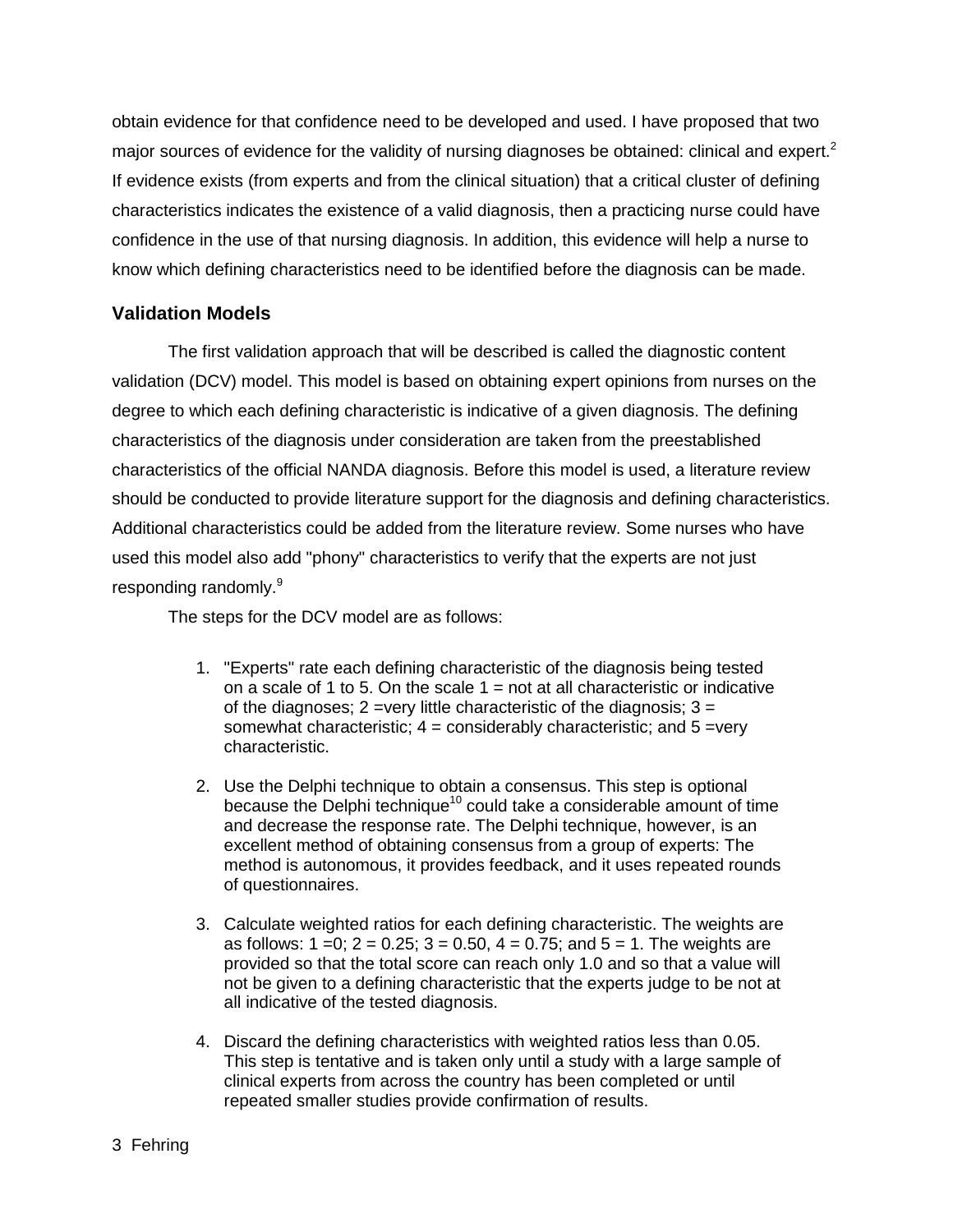- 5. Defining characteristics with weighted ratios greater than or equal to 0.80 will be considered as "major." Defining characteristics with ratios less than 0.80 but greater than 0.50 will be labeled as "minor." This tentative step is taken only until results have been confirmed with repeated studies or with a generalizable study. Until such confirmation is obtained, the defining characteristics will be called "tentative major or minor indicators."
- 6. Obtain a total DCV score by summing the individual ratio scores and dividing by the total number of defining characteristics of the tested diagnosis. Defining characteristics with ratios less than or equal to 0.50 should not be included in total score.

According to this model, defining characteristics are labeled as "major" if they reach a score of 0.80 or greater. The rationale is that this score means the experts agree that the defining characteristics are very much indicative of the diagnosis being tested. According to NANDA guidelines, "major" characteristics must be present for a diagnosis to be made. The 0.80 score for reliability coefficients for measurement tools is a standard cutoff score.<sup>11</sup>

One of the difficulties in implementing this method is obtaining nurses who are experts in the diagnosis being tested. According to the American Nurses' Association Social Policy Statement, specialization in nursing occurs at the master's degree level. Ideally, if the master's degree is the first level of specialization, nurse raters should at least have a master's degree in the clinical practice of nursing. Besides education, a number of other areas could be taken into consideration to determine expertise: (1) years of experience in nursing practice (2) research conducted on the diagnoses of interest, (3) articles published on the diagnoses, and (4) conferences attended and courses completed that are relevant to the nursing diagnosis. Now that NANDA and other professional nursing organizations, such as the Midwest Nursing Research Society, are asking members to indicate their areas of research and nursing diagnosis interest, lists of members could be obtained from these organizations and used as a source of experts. The expertise of the nurse raters and the evidence for their expertise is critical for the validity of the DCV model. Without expert nurse rates the evidence for the nursing diagnoses being tested will be suspect.

The second approach to obtain validity for a nursing diagnosis is called the clinical diagnostic validity (CDV) model. This model is based on obtaining evidence for the existence of a given diagnosis from the actual clinical setting. The original CDV model used a clinical observation approach, with two expert clinicians doing the observations and the ratings. The modified CDV model could use this approach or could involve obtaining clinical information directly from the patient-subject. The approach chosen will depend on the nature of the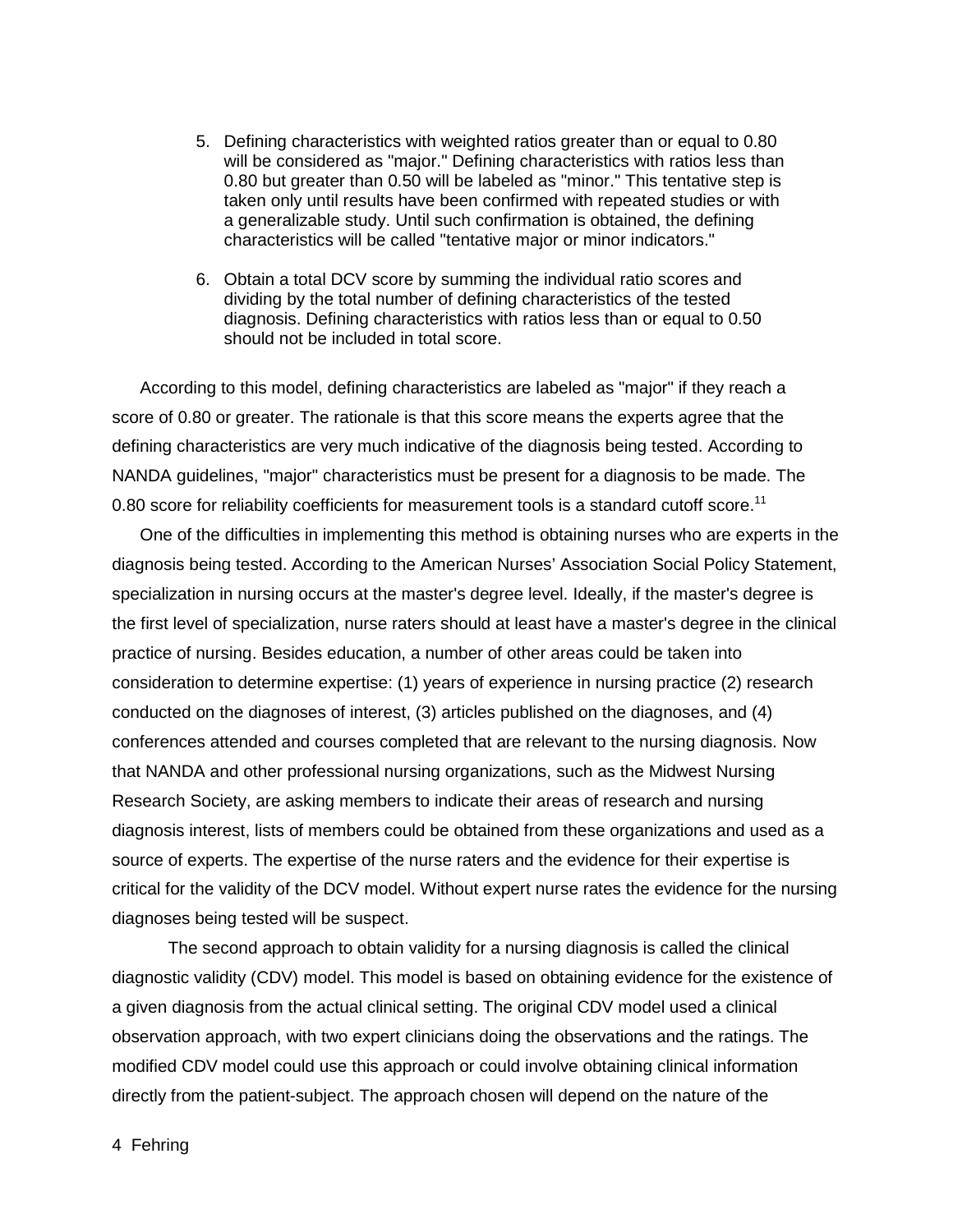diagnosis being tested. If the diagnosis involves a more cognitive or affective response, than the direct patient approach would probably be the best. If the nature of the nursing diagnosis relates more to performance or physiology then a direct observation approach would be appropriate. Regardless of the approach used, an important step to include before using the models is to describe clearly each of the defining characteristics of the diagnosis being tested. If possible, operational definitions should be developed for each defining characteristic.

The steps of the CDV model using the observational approach are as follows:

- 1. Two clinical experts assess a given number of patients (e.g., 50) with the preestablished diagnosis that is being tested.
- 2. Both clinicians observe for the presence or absence of each defining characteristic of the diagnosis being validated. Each defining characteristics needs to be operationally defined before the actual assessment.
- 3. Calculate the weighted interrater reliability ratios for each defining characteristic by the following formula:

$$
R = \frac{A}{A+D} \times \frac{\frac{F_1}{N} + \frac{F_2}{N}}{2}
$$

where A = number of agreements;  $D =$  number of disagreements;  $F_1 =$ frequency of characteristics observed by the first rater;  $F_2$  = frequency of characteristics observed by the second rater;  $N =$  number of subjects observed; and  $R =$  weighted interrater reliability ratio. The remaining steps are the same as for the DCV model.

The diagnosis and defining characteristics that are being validated should come from the official NANDA list, and a prediagnosis should be made by a professional nurse other than the researcher. If possible, the validity or correctness of this professional nurse's diagnosis should be tested, perhaps by using some other type of valid and reliable measurement tool that has been developed to measure the phenomenon being validated. For example, Fadden et al.<sup>3</sup> used the State-Trait Anxiety Inventory, developed by Spielberger and others, in a study to validate the nursing diagnosis of anxiety. Having an equivalent measure of the diagnosis being tested will help to establish a concurrent type of validity.

The formula used in this model to obtain weighted ratios is the standard formula for interrater reliability; it is modified to take into account the relative frequency of a given defining characteristic. The defining characteristics are weighted according to the frequency of observation by each rater. This is done to prevent a defining characteristic that is infrequently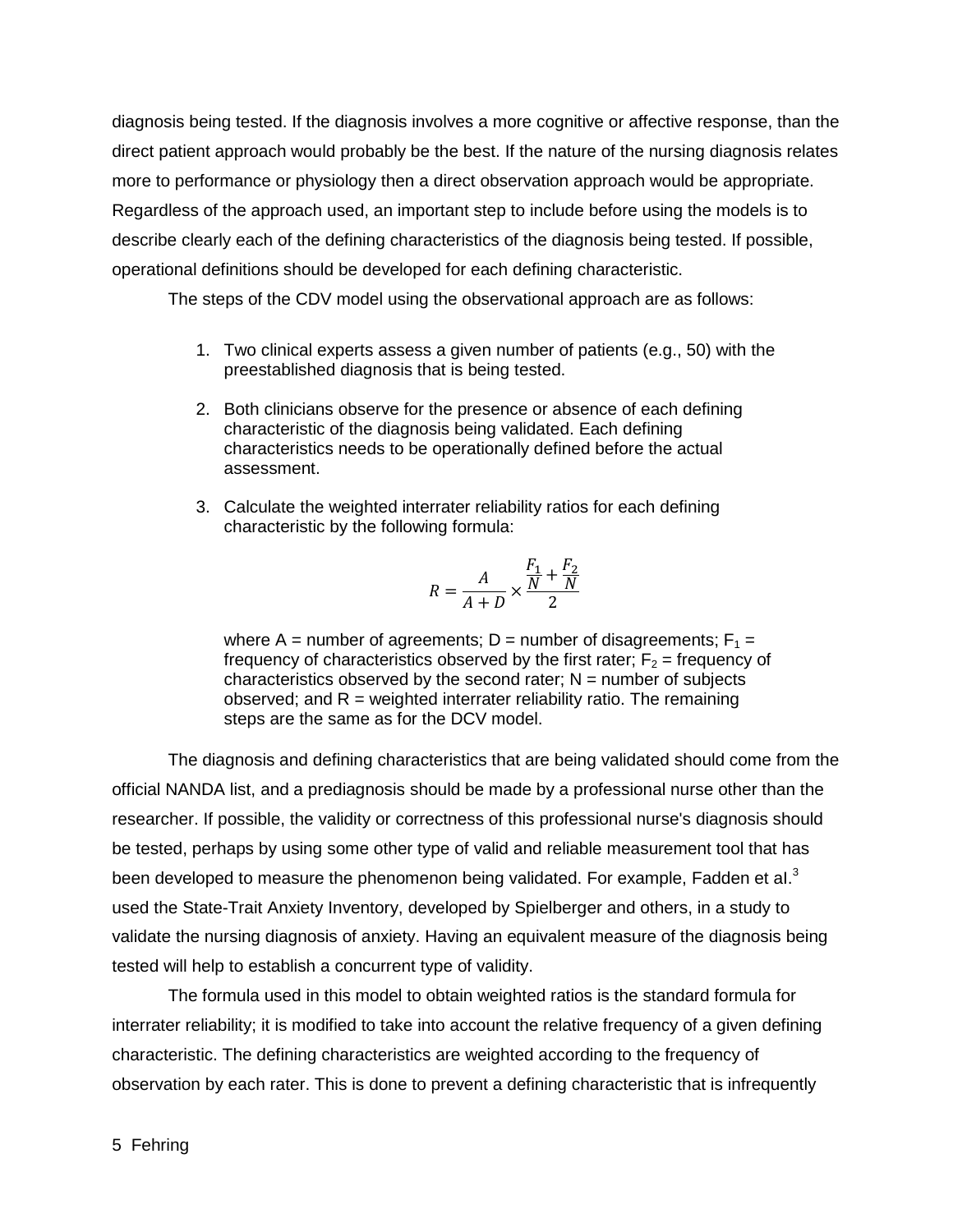observed but has interrater agreement from becoming a highly rated defining characteristic.

Another version of the CDV model is the patient-focused approach. With this approach, it is not necessary to have two raters. This approach would be best for the affective type of human response, such as powerlessness, hopelessness, and anxiety. The steps for the patientfocused CDV model are as follows:

- 1. Obtain a sample of patients-subjects with a preestablished current diagnosis of interest. For example, one could select all (or a sample) of the patients in a hospital, unit, or clinic with a current diagnosis of interest. If the diagnosis is somewhat rare, sampling might take place over a specified period. The method of sampling will need to be determined by the nurse researcher and will be dictated by the given situation and diagnosis.
- 2. Validate that the diagnosis was correct by using an equivalent measure of the diagnosis. If an equivalent measurement tool is not available, then confirmation of the diagnosis by a clinical nurse specialist would be recommended.
- 3. Develop a list of the defining characteristics of the diagnosis that is being tested with a rating scale. This list of defining characteristics is then given to the patients with the preidentified nursing diagnosis. The patients are then asked to rate each of the defining characteristics on how indicative of their feelings or behaviors that characteristic is on a scale of 1 to 5. The rating scale would be similar to the rating scale used for the DCV model. The rating scale would be interpreted as follows:  $1 = not$  at all characteristic of me; 2 =very little characteristic of me; 3 =somewhat characteristic of me;  $4 =$  considerably characteristic of me; and  $5 =$ very characteristic of me.
- 4. As in the DCV model, weighted ratios would be calculated for each of the defining characteristics. The weights are as follows:  $5 = 1$ ;  $4 = 0.75$ ;  $3 = 1$ 0.50;  $2 = 0.25$ ; and  $1 = 0$ .

The remaining steps for this model are the same as those in the DCV model. A combination of the two types of CDV models could be used with a given nursing diagnosis, depending on the nature of the defining characteristics (i.e., some of the defining characteristics might be more observable than others).

#### **Differential Diagnostic Validation**

Two frequent diagnostic problems are differentiating the diagnoses of interest from closely related diagnoses and differentiating levels of the same diagnosis. For example, the nursing diagnoses of fear and anxiety are often mistaken for each other.<sup>12</sup> Furthermore. some nurses have indicated that anxiety can be diagnosed or differentiated on three levels: mild,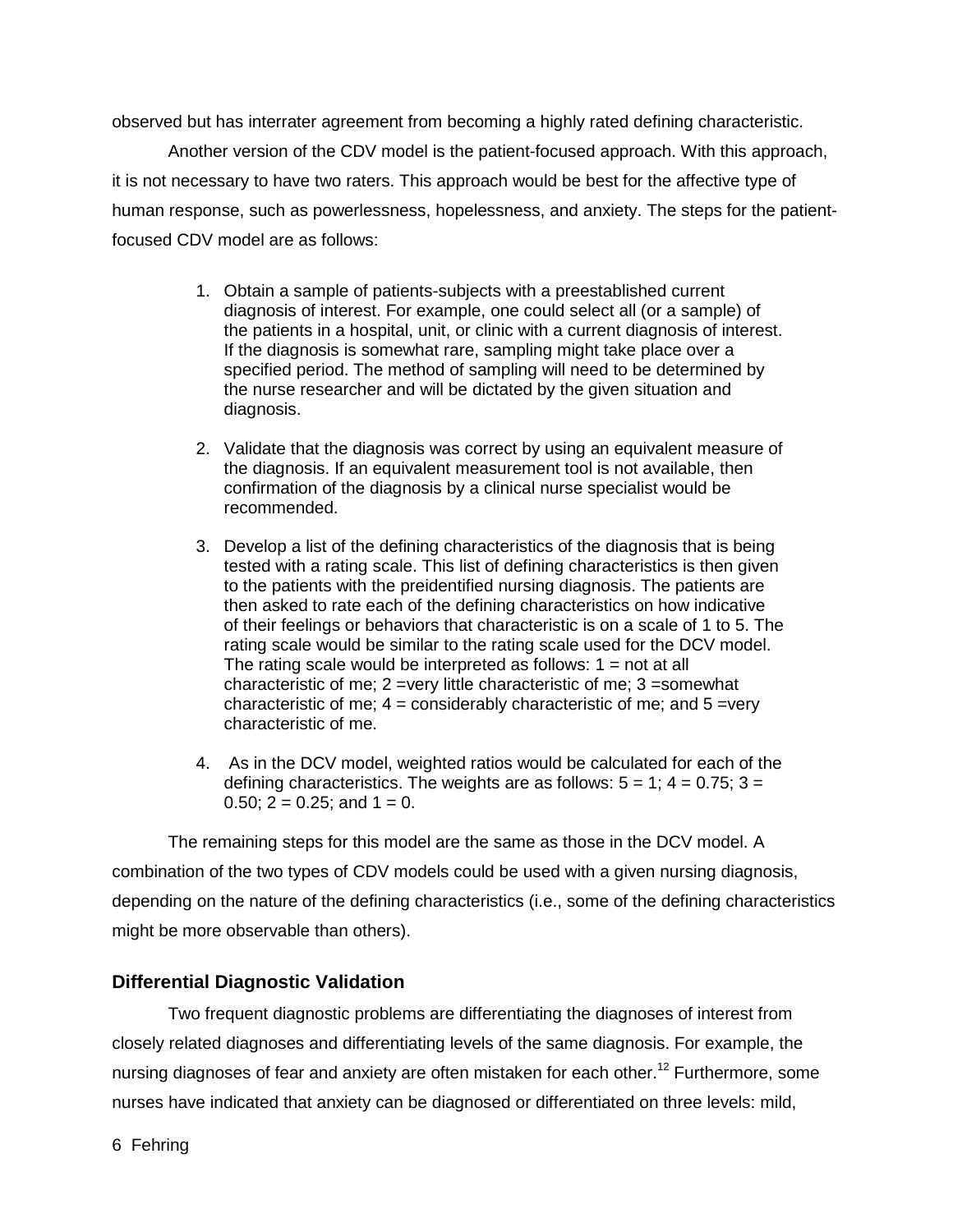moderate, and severe.<sup>7</sup> To validate the differences between two closely related diagnoses or to differentiate levels of a given diagnosis, I propose the differential diagnostic validation (DDV) model. The DDV approach could be used with nurses who are experts on the given diagnosis or with patients who have received the diagnosis that is being validated. The steps of this model using nurse experts are as follows:

- 1. Select a pair of similar diagnoses (or levels of the same diagnosis) that you wish to differentiate.
- 2. Have an adequate number of nurse experts (e.g., 50) rate the defining characteristics of the two diagnoses. All the defining characteristics of both diagnoses should be included together. The nurse experts, however, should be told only to rate the diagnosis of interest; they are not told that defining characteristics from another diagnosis are included. The characteristics are rated on a scale of 1 to 5, previously described for the DCV model.
- 3. As in the DCV model, weighted ratios are calculated for each defining characteristic, and decisions can be made as to whether the defining characteristics are major or minor (i.g., greater than or equal to 0.80) or whether they should be dropped (i.e., less than or equal to 0.50).
- 4. The defining characteristic ratios from both diagnoses are then compared. If there is a significant difference in the two diagnoses or the levels of the same diagnosis, then the defining ratios of the diagnosis being tested should be significantly higher than the defining characteristic ratios from the diagnosis being differentiated,
- 5. The next step is to readminister the questionnaire on the same defining characteristics to the same nurse experts or to an equivalent number of different nurse experts. This time they rate the characteristics on how well they relate to the paired diagnoses. For example, in the first round the nurse experts rate the defining characteristics of both "fear and anxiety" on how indicative the characteristics are of anxiety, and in the second round they rate the defining characteristics on how indicative they are of fear. Weighted ratios would again be calculated on all the defining characteristics, and comparisons would be made.

The procedure described above could be simplified by obtaining a large group of nurse experts (e.g., 100) and randomly giving half of the group a list of the defining characteristics of one diagnosis and the other half a list of the defining characteristics of the differential diagnosis.

This procedure could also be applied to the clinical setting and to the individual patient. In this approach you would find a sample of patients with a preidentified diagnosis (e.g., mild anxiety) and give them a list of the defining characteristics of both the diagnosis of

7 Fehring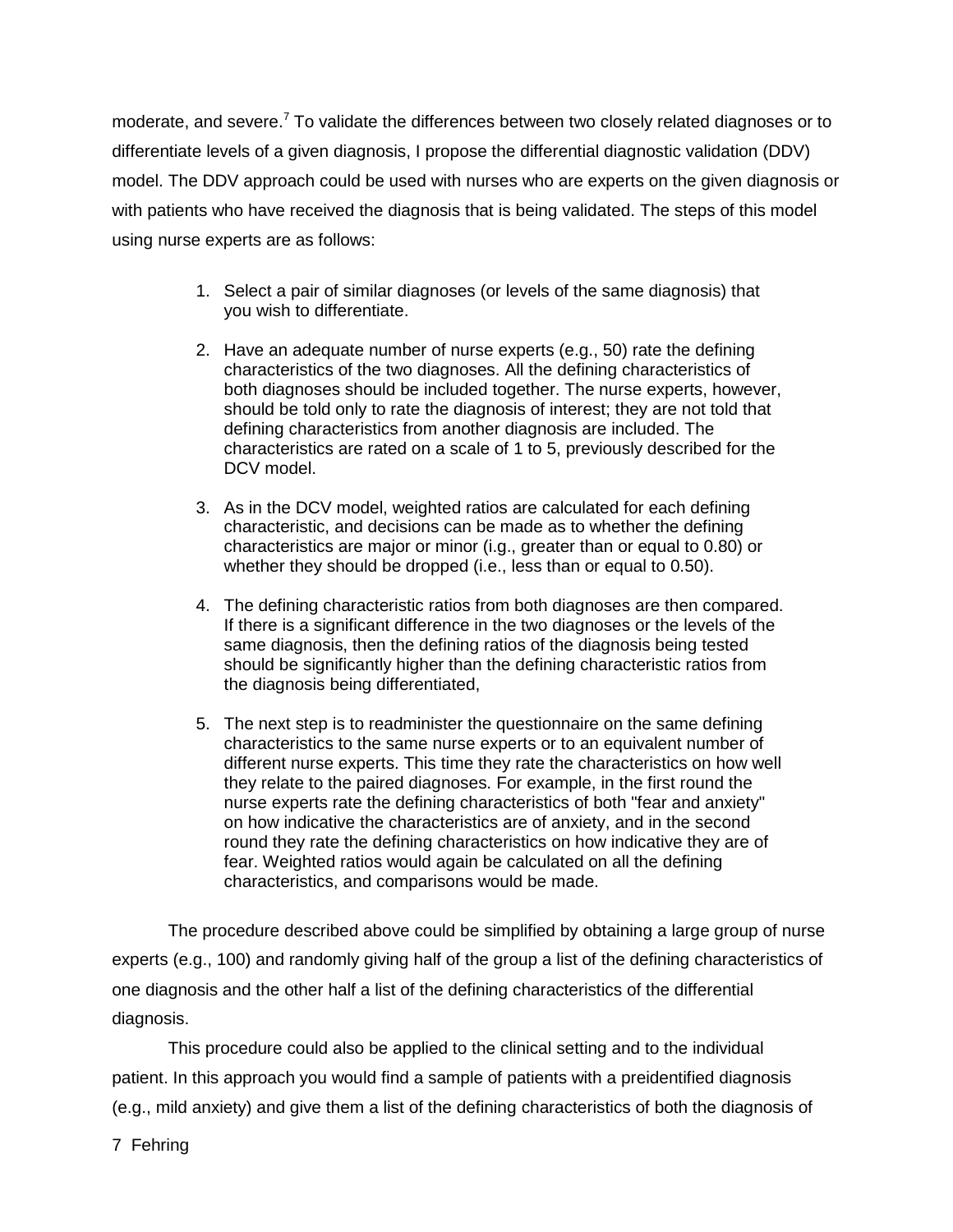interest and the differential diagnosis. Then you would find an equal number of patients with the preidentified differential diagnosis (e.g., fear) or perhaps with a different level of the same diagnosis (e.g., moderate anxiety) and ask the patients to rate each defining characteristic. Like the patient-focused CDV model, it will be important to validate the preidentified diagnosis through equivalent measures or through confirmation by a clinical expert.

#### **Conclusion**

Since the original validation models were presented and published for the Sixth Conference on the Classification of Nursing Diagnoses, they have been used by many nurses from across the country to validate a variety of nursing diagnoses. Some of the results of these studies are just beginning to be published. $3,4$  As more and more of these validation studies are conducted, practicing nurses will have more confidence in the use of the official NANDA nursing diagnoses. There is still a tremendous need to validate nursing diagnoses. Having valid nursing diagnoses that are relevant to the critical care setting will be of particular importance to the health professionals and patients in the critical care settings. The more valid the nursing diagnoses that are used in critical care, the more valid will be critical care nursing practice. The validation models as presented in this article were developed to aid that process.

#### **References**

- 1. Kim MJ, McFarland GK, McLane AM, eds. Classification of nursing diagnoses: proceedings of the Fifth National Conference. St. Louis: CV Mosby, 1984.
- 2. Fehring RJ. Validating diagnostic labels: standardized methodology. In: Hurley ME, ed. Classification of nursing diagnoses: Proceedings of the Sixth Conference. St. Louis: CV Mosby, 1986.
- 3. Fadden T, Fehring RJ, Kenkel-Rossi E. Clinical validation of the diagnoses of anxiety. In: McLane AM, ed. Classification of nursing diagnoses: proceedings of the Seventh Conference. St. Louis: CV Mosby, 1987.
- 4. Norris J, Kunes-Connell M. Self-esteem disturbance. Nurs Clin North Am 1985;20:745- 55.
- 5. Gershan J, et al. Content validation of the nursing diagnosis fluid volume deficit related to active isotonic loss. Conference book: National Conference on Nursing Diagnosis in Critical Care. Milwaukee: Marquette University, 1987.
- 6. Webster's new world dictionary of the American language. 2nd college ed. New York: Simon & Schuster, 1984.